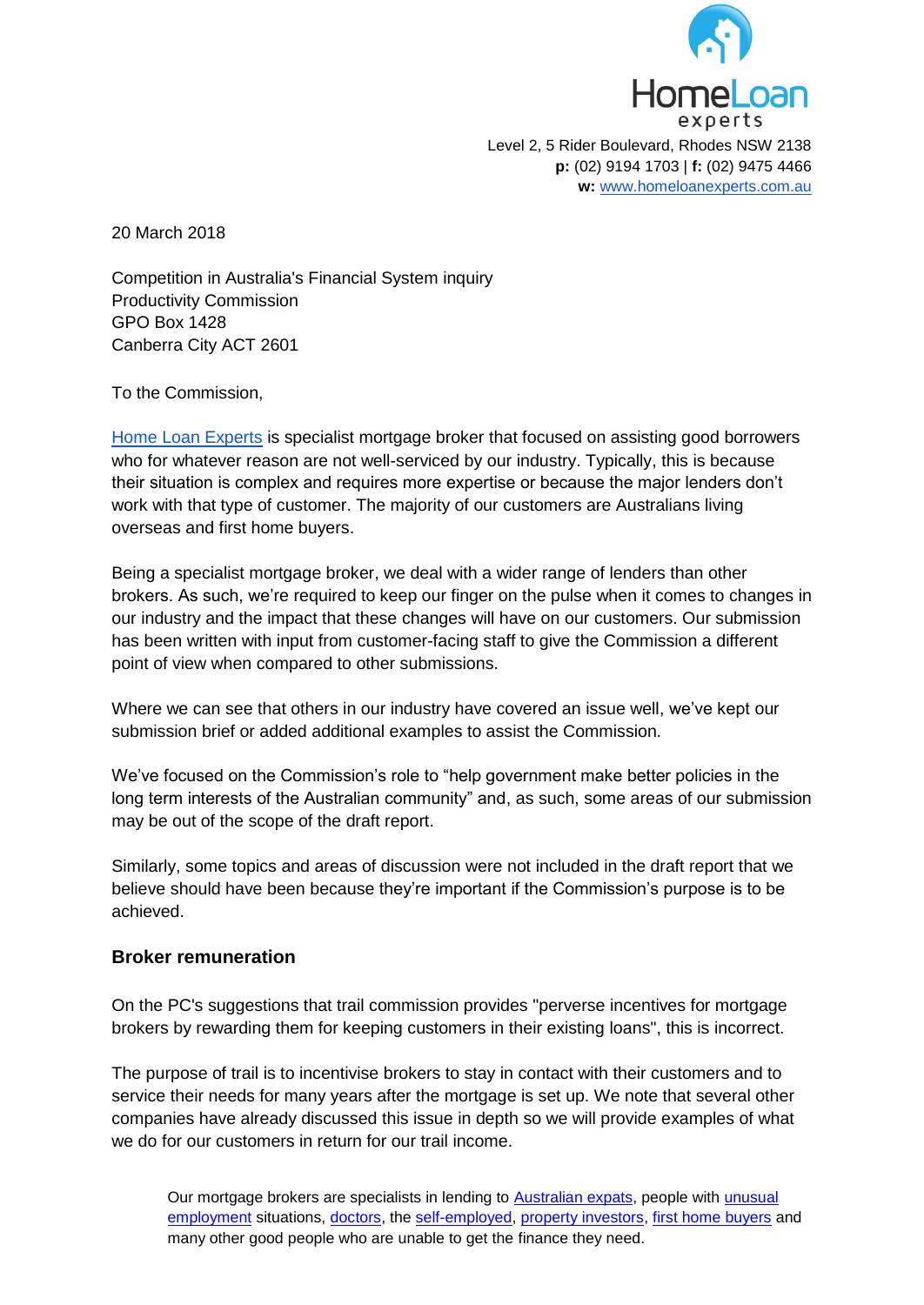

- Post-settlement follow up to make sure offset accounts are set up, internet banking is set up and the customer knows when their first repayment is.
- Six month follow-up to inform the customer of how much they can save by making extra repayments and how to increase their repayments.
- One year follow-up to see how they are going and if they have any queries.
- Two year follow-up to check the price of their loan and renegotiate their rate if required. If their loan is not competitive and their lender refuses to negotiate then we recommend that they refinance.
- Three year follow-up with an e-valuation and to check if they have future plans that require our assistance.
- Four year follow-up to again reprice their loan. This continues every two years.
- Fixed rate and interest only expiry follow-up to ensure that the customer's needs are met. In particular, fixed rates often roll to a high variable rate if we do not reprice the loan.
- Product switches, discharges, loan increases and other loan maintenance.
- Monitor if our customer's properties are put on the market for sale and, if so, contact the customer to see if they require our assistance.
- Irregular communications where something occurs that affects them. For example, if a particular bank was to increase its rates then we would contact all of these customers.
- We have a team of eight people working full time to assist settled customers.

It's actually short-term incentives, such as upfront commission, that promotes churning, which is often unnecessary when a customer's interest rate can simply be renegotiated without refinancing.

Mortgage brokers that do not remain in contact with their past customers are likely to lose those customers and, therefore, lose their trailing commission.

Hence, there is a strong incentive to provide post-settlement customer service. Trail supports long-term mortgage brokers rather than people who just it try for a few years and then change careers.

## **Clawback**

The PC said that clawback acts "as a direct disincentive to consumer switching of home loans" and to move to a fee for service model instead.

In the past year, we had an unusual event where actions taken by the Australian Prudential Regulation Authority (APRA) put various restrictions on banks which resulted in changes to their pricing for [investment](http://www.homeloanexperts.com.au/investment-loans/) and [interest only loans.](https://www.homeloanexperts.com.au/interest-only-home-loans/)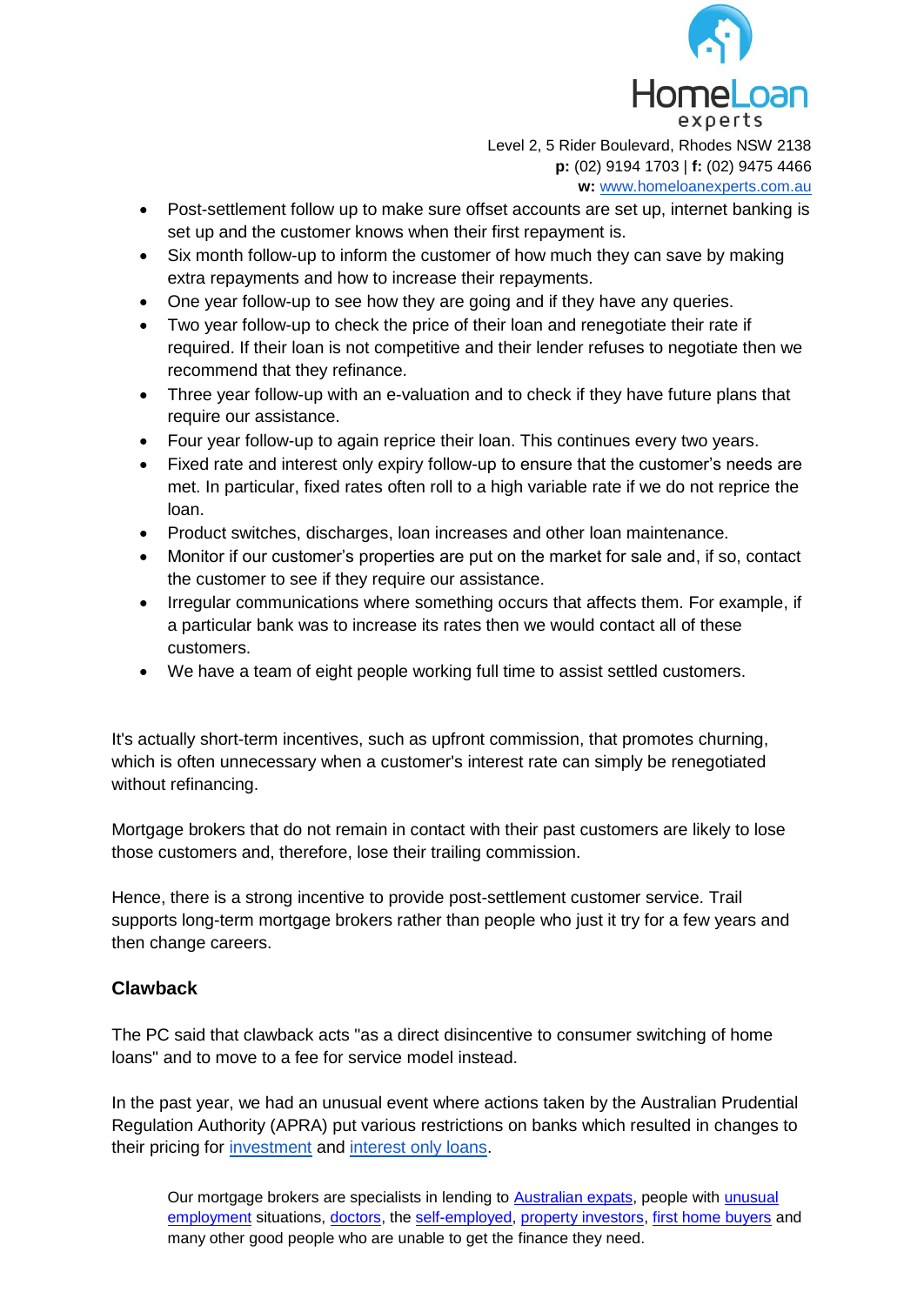

The result of this was that many loans approved just six months prior to this were no longer competitive. There was an unusually high level of clawback in this period and we have not seen this happen before or since.

It is rare in normal market conditions that a customer should need to change their loan in the first two years.

If clawback were to be abolished, the flow on effects would first need to be considered:

- Without exit fees on loans, lenders would make a significant loss where they have paid an up front commission and the costs of setting up a loan and then it only lasts a few months.
- Lenders would likely reduce mortgage broker up front commissions to compensate for this.
- Lenders would likely introduce high entry fees where a particular product had a risk of being used for the short term.
- Some lenders may try to avoid legislation by using a 'rebateable establishment fee' where a fee is charged to the borrower at origination and is later rebated to them if they stay for a certain period of time.
- Some mortgage brokers may churn customers between loans with no benefit to the customer. This would likely be a minority of brokers.

Overall, careful consideration must be given to the flow on effects which can only be achieved with input from industry stakeholders.

We, as a mortgage broker, would benefit from clawback being abolished, however, we can see there is the potential for new problems to be created and so we urge caution.

## **The current system is working well**

Change is difficult, risky and has unintended consequences so there must be a strong benefit to justify any change. Otherwise, we risk going backwards.

The result of more legal restrictions or requirements placed on mortgage brokers will invariably see the cost of being a mortgage broker increase.

This will result in fewer people taking up the profession or for existing brokers to remain in the industry: the cost of compliance and meeting customer demand would simply be too high for a broker to remain viable.

Any additional legislation must be well thought out, have industry input and have a strong benefit to all stakeholders.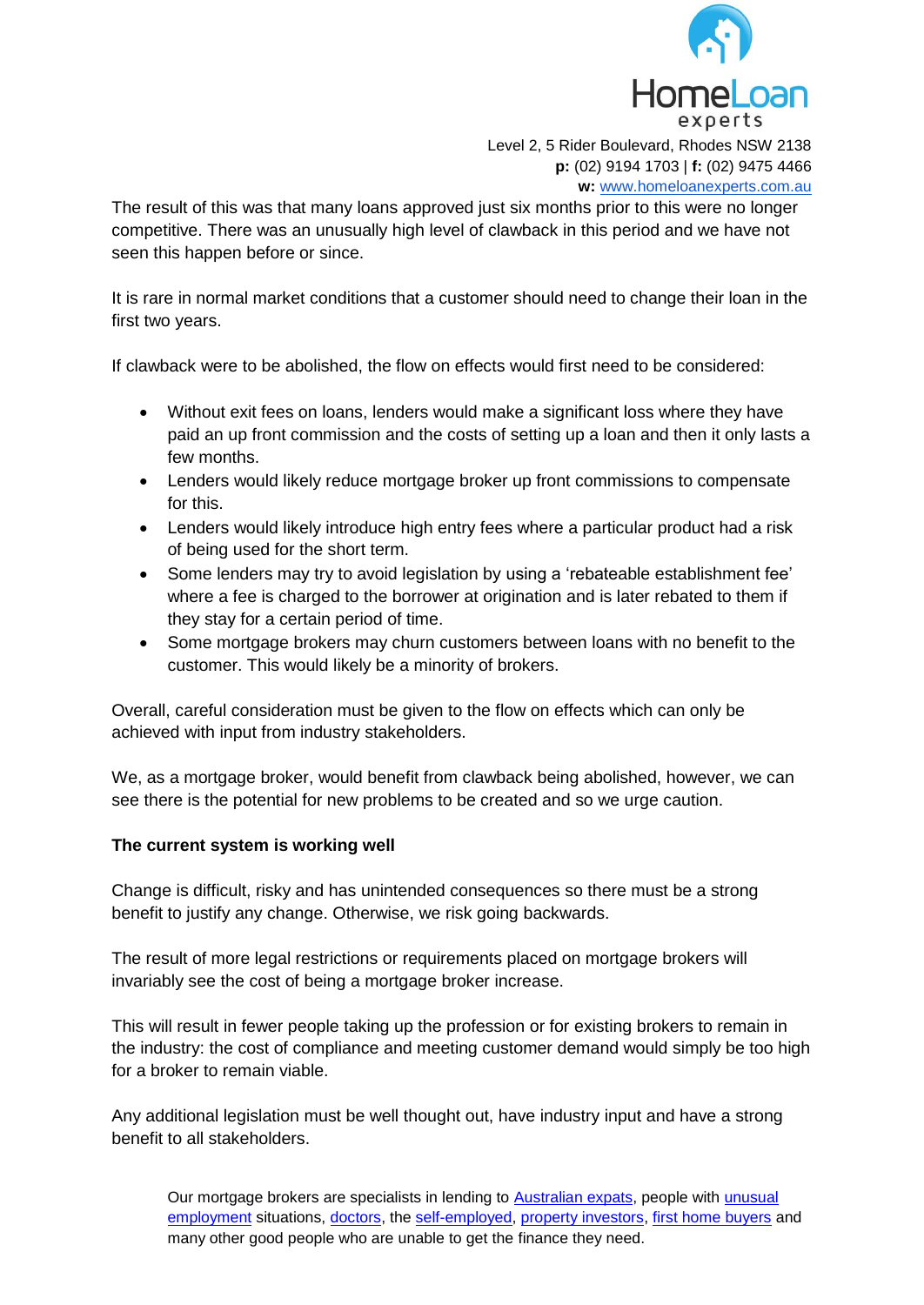

#### **Disclosure, choice and transparency**

The PC said that vertical integration of brokers carries the "risk that consumers have an illusion of choice rather than genuine choice in the market" so they could be missing out on "products that are better for them".

We are privately-owned and are not vertically-integrated with any lenders but we regularly compete against mortgage brokers who are.

We do see *some* of our competitors offering white label products which are provided by a vertically-integrated bank. However, we have not seen poor customer outcomes as a result of this.

We believe that disclosure is important but, aside from this, the market is competitive and, so, were any lender to try to take advantage of this, they would likely lose customers.

Mortgage brokers, on the whole, will seek to recommend customers a home loan that suits their needs above other potential influencing factors such as ownership or commission rates.

#### **Legal standards for brokers and aggregators**

The PC suggests an alternative to removing trail: impose a legal duty to act in the interests of consumers, including requiring "brokers to continue to act in the interests of their clients so long as they continue to receive commission payments from lenders".

They said this should extend to lender-owned aggregators.

We believe that if there were to be a legal duty of care requirement, commissions would need to increase to account for the increase in compliance costs.

We estimate that the time taken to process a loan has more than doubled in the last three years due to APRA's influence on the banks.

These additional costs have not been offset by increases in commissions and have only partially been offset by increases in average loan sizes.

The goal should be having the right level of regulation, which we believe we are at now, not to overregulate so as to stifle an effective market. We see no evidence of an actual problem that needs to be fixed and, so, the best course of action is to do nothing.

Besides all that, again, customers will be the ones to suffer by having to pay some upfront fee for service model or higher interest rates.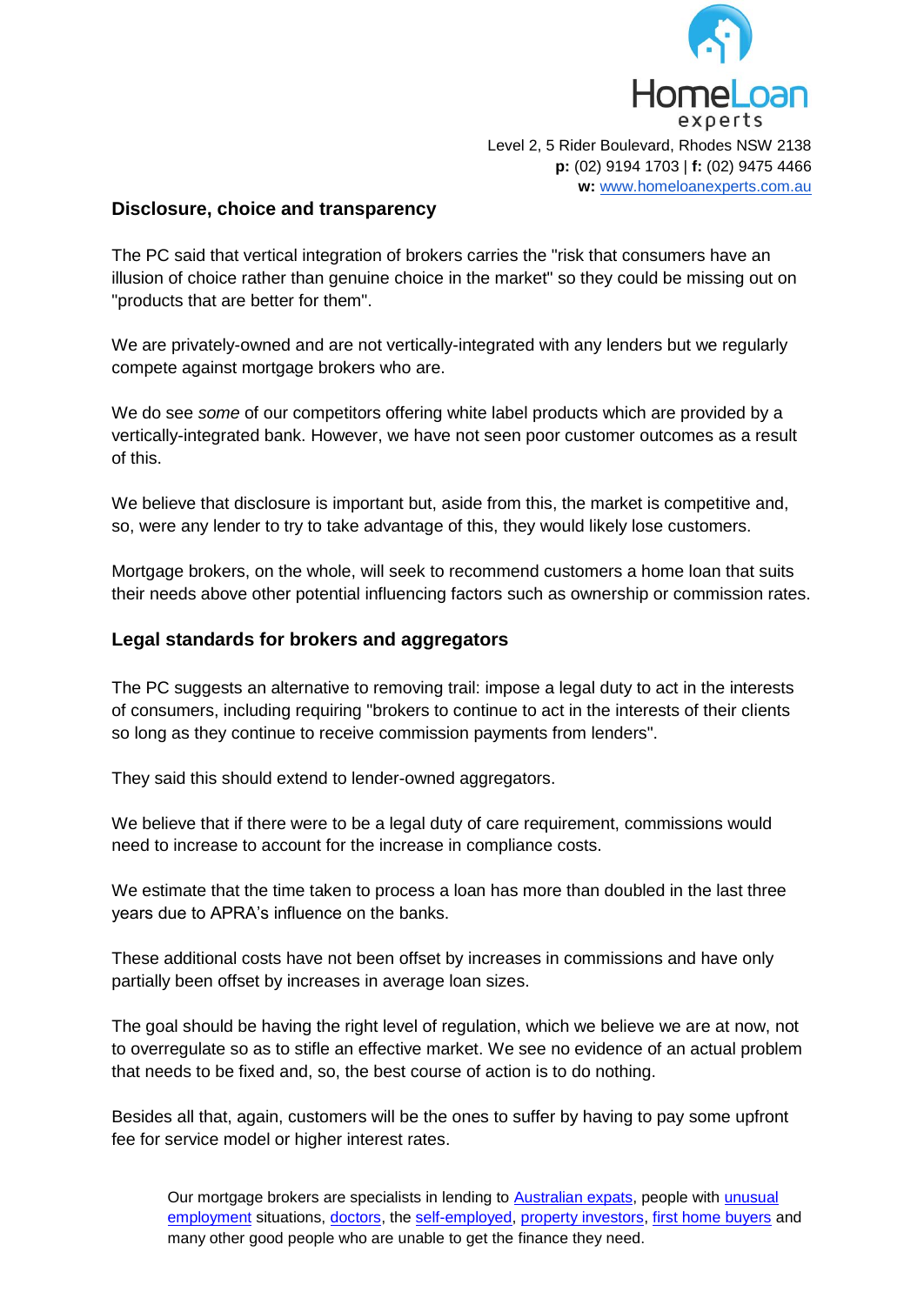

## **Brokers as negotiators**

On the finding that brokers only get slightly better deals and that growth in the broker market "does not appear to have increased price competition", there is a lot the PC has overlooked.

Many factors affect the pricing of home loans. If the PC is to address this factor then it should refer to data from 1995 - 2003 when mortgage broking was just becoming a mainstream industry.

It is during these times that we saw Aussie Home Loans compete with the major banks, which resulted in a significant reduction in the net interest margin received by the banks.

In more recent times, pricing has more been a matter of maintaining that level of competition and the changes have been relatively small. If any lender was to offer pricing that isn't competitive, they would lose significant market share, and so, given this, we can say competition is working.

The real risk to competition is inefficiency causing borrowers to see refinancing as too difficult to the point that they don't change to a cheaper home loan.

This in turn means that it is easy for a major lender to use various tactics to take advantage of complacent clients and slowly find ways to earn a higher margin from them.

If getting a new home loan was a simple and painless process then many more customers would switch. Customers can't be bothered to switch unless the benefit is substantial.

It's for this reason that complexity is the main barrier to achieving good customer outcomes.

#### **LMI**

Apart from interest rates and fees, another aspect of pricing is Lender Mortgage Insurance (LMI).

Responding to suggestions that the LMI market is "highly concentrated" and banks should do a better job at tendering to increase competition, ANZ chief executive Shayne Elliott said that pricing isn't that simple.

He said to "slice and dice" a home loan, breaking up each individual funding component is not "reasonable" and that mortgage insurance is simply a part of the home loan package.

He compared it to buying a car.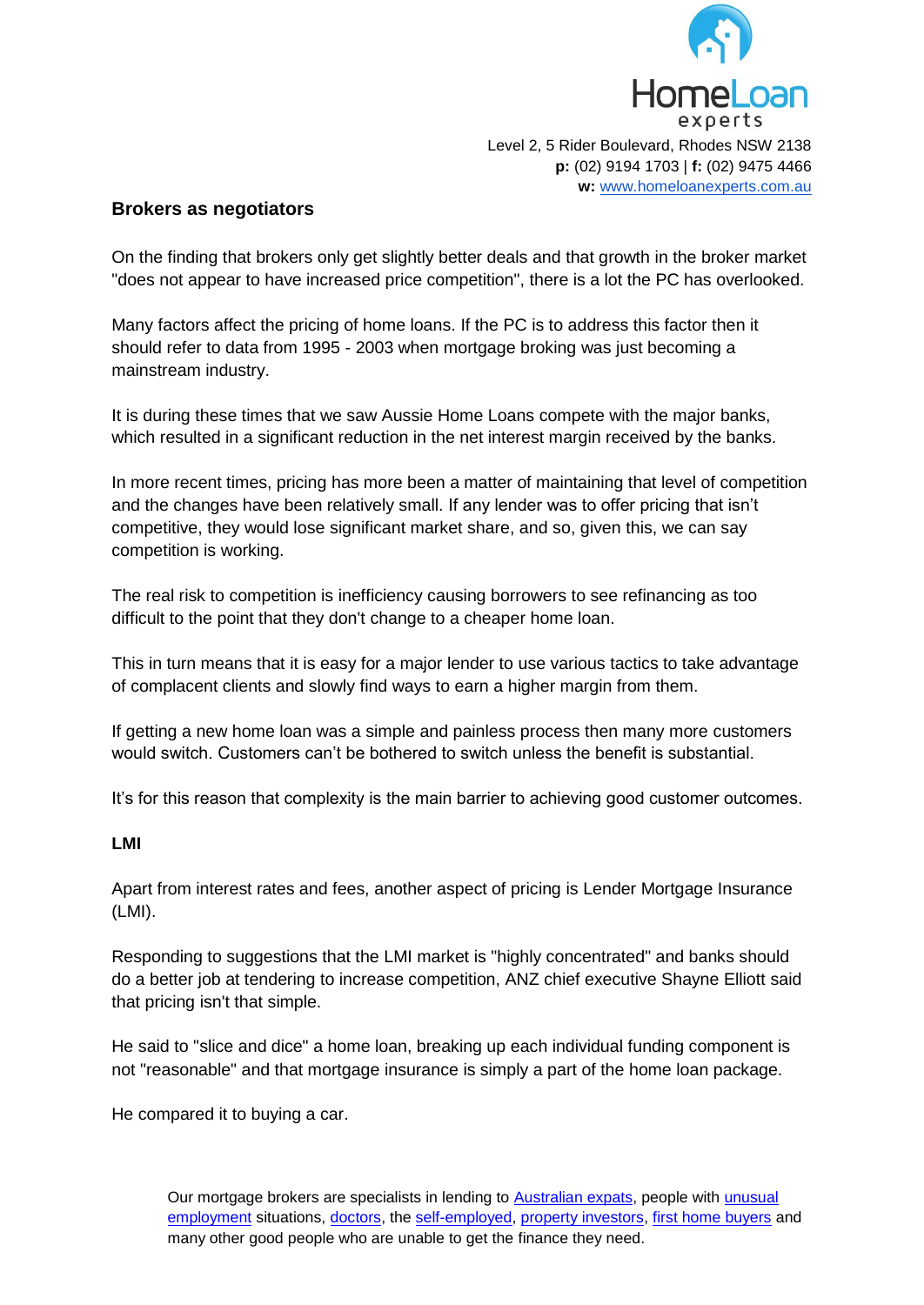

"I don't go through and say, 'I'd like to understand who all the possible providers of the airbags are [and] I'd like to know who are the possible providers of the steering wheel, and the seats and all those bits and prices' — it's a package," he said.

Home Loan Experts agrees with this because lenders have their own commercial agreements with LMI providers.

The LMI premium and loan are effectively one product as the fee is passed on by the lender and not charged directly to the customer by the mortgage insurer.

On that basis, if the customer wants a different LMI premium, they can certainly shop around by choosing another lender.

As mortgage brokers, we're already helping our customers to do this because we consider the LMI premium as part of our recommendation.

Insurance is a necessary reality for many industries and a highly-specialised area.

There have been new entrants into the market like Arch Capital and we would certainly welcome more new entrants to shake things up.

However, LMI companies do not appear to be making substantial profits and we are currently in the good times with few defaults and a relatively strong economy.

Any changes may cause them to become unprofitable which would cause an increase in LMI premiums which significantly affects first home buyers.

#### **Allow skilled migrants to become mortgage brokers**

We believe the industry is experiencing a squeeze where increased complexity, regulations and work for each loan application have not been offset by increased income.

The level of complexity has changed mortgage broking from a sales type job more towards a professional line of work like accounting or law. However our industry struggles to attract quality talent and the percentage of mortgage brokers who make it through the first year is as low as 30% - 50%.

Currently, finance broker is an occupation that can be considered for a 2-year 457 visa plus a 2-year term.

However, there is no pathway to Permanent Residency. A simple change which allows for finance brokers to become Permanent Residents will attract quality people to our industry.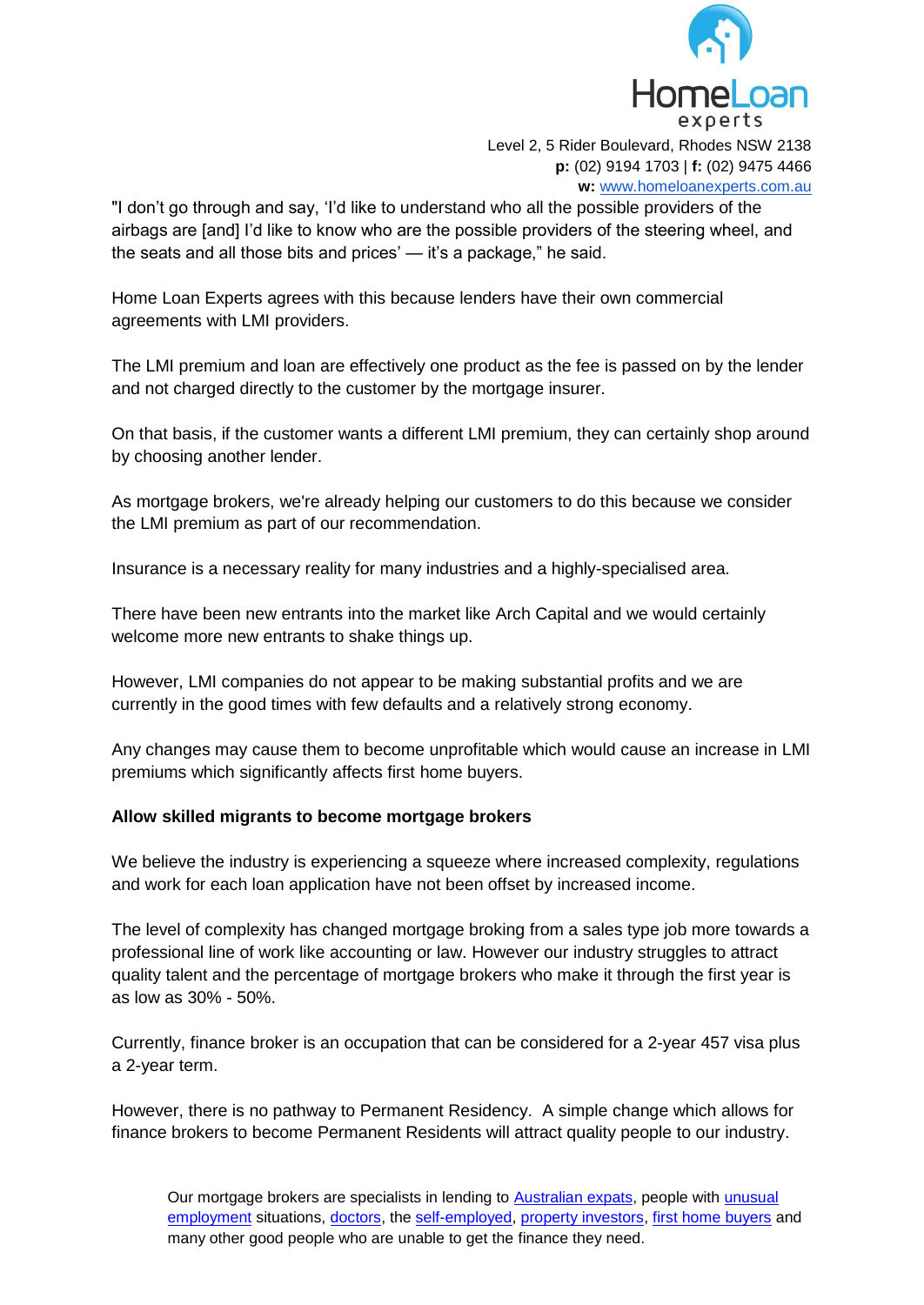

For example, we have a team of 65 people based in Nepal, the majority of which have over 2 years' experience working in the Australian mortgage industry and have MBAs or BBAs.

They are highly intelligent, driven, customer-focused and have great values.

They are exactly the type of people that our industry needs to attract and retain yet we are unable to give our top performers a long term stable career as a mortgage broker because if we were to sponsor them they would need to return to Nepal within four years.

Experienced mortgage brokers are needed to help customers with unique needs such as [Australians living overseas](https://www.homeloanexperts.com.au/australian-expat-home-loans/) or complex loan products such as [guarantor loans.](https://www.homeloanexperts.com.au/guarantor-home-loans-new/)

# **Comparison rates provide no decision-making value**

ASIC recently told the PC that comparison rates are "not a very good guide" because they don't compare apples with apples, that is, rates "based on different loan and borrower characteristics".

This includes considering the size of the loan and loan term, the LVR, loan fees, the borrower profile/risk profile, the repayment type (interest only versus principal and interest) and the type of interest rate, and more.

We have not seen a customer use comparison rates or one that understands them. They are largely ignored by the industry and customers alike. For this reason, we recommend scrapping them altogether.

# **Questioning the research from UBS and Choice**

*The Adviser* editor Annie Kane cast doubt on the reliability of the PC's draft report because it sources both UBS and Choice.

She said that both research houses didn't have a good track record in understanding how trail actually helps deliver good customer outcomes.

Frankly, we agree: both "research houses" are out of touch with the market, appear heavily biased and their research should be taken with a grain of salt.

## **Combined Industry Forum**

The formation of the CIF was unprecedented, consisting of representatives from the Australian Bankers' Association (ABA), the Mortgage and Finance Association of Australia (MFAA), the Finance Brokers Association of Australia (FBAA), the Customer Owned Banking Association (COBA) and the Australian Finance Industry Association (AFIA).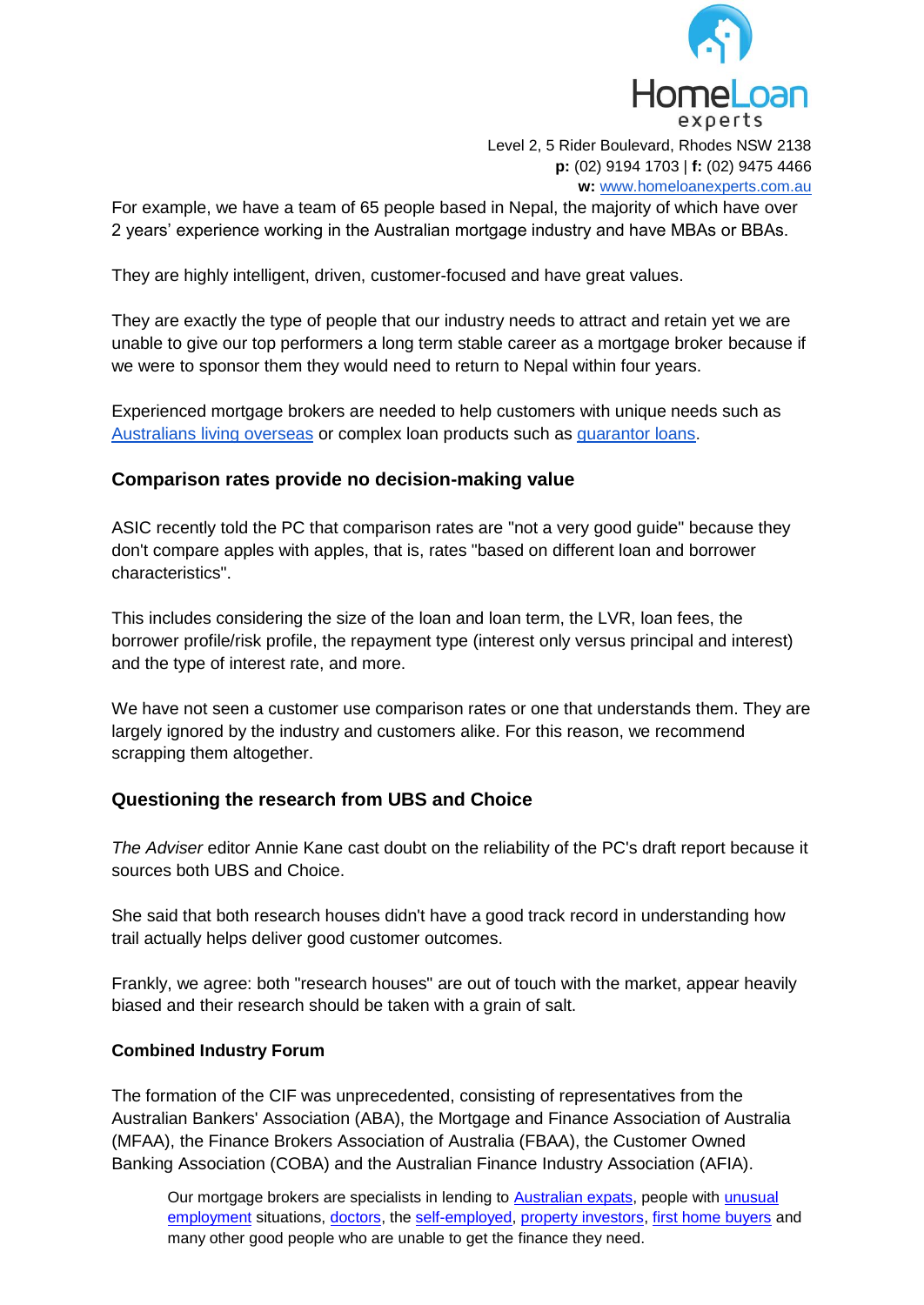

It's proof that the industry can agree on a direction forward to continually improve the customer experience.

Self-regulation is surely a better solution than costly legislation that tends to cause more confusion and greater costs to the customer.

We strongly recommend that the PC consider any recommendations made by the CIF as it is the most reliable source of information and thought leadership in our industry.

## **APRA's involvement in the mortgage industry**

APRA has a somewhat myopic focus on making the banks unquestionably strong.

They've no doubt been very effective at achieving this goal and quite possibly they have averted a bubble from occurring in the property market.

As their scope is limited, we see their actions causing problems for society as a whole and so a review of their mandate is needed to at least include "with a consideration of the impacts on society as a whole".

The constant regulatory changes and ineffective lending policies that follow are the largest cause of poor consumer outcomes that we can see.

There were several changes that we consider to be ineffective and were pushed through with little consultation with lenders and no consultation with mortgage brokers.

This has caused considerable inefficiencies and problems for our industry and poor customer outcomes as a whole.

#### *Examples of changes that had unintended consequences*

We find that the customer's self-assessment of living expenses is very time-consuming and, in most cases, does not result in a better outcome.

The cases where we see an assessment of their living expenses being helpful is where they have something exceptional about their circumstances such as private school fees, large religious donations or they are living outside of Australia.

In some cases, we see customers being conservative and overestimating their living expenses which means we are unable to help them to buy a home.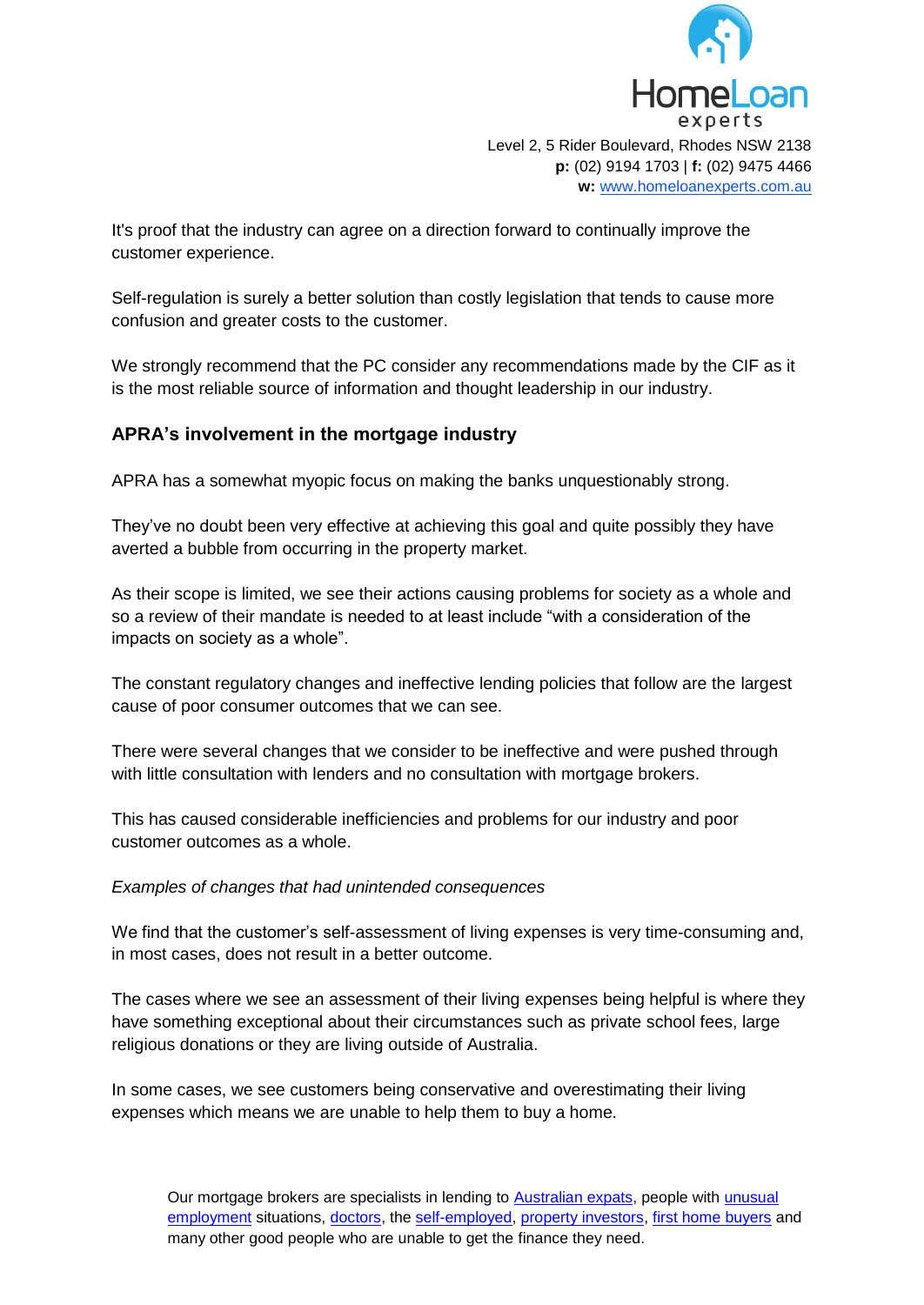

The correct approach is to focus on what is the minimum investigation that can be completed into living expenses without creating inefficiencies that cause higher prices for customers and complacency because switching loans is too hard.

Another example was the change in the assessment of interest only loans. We believe that this is very beneficial over the long-term and we think that most customers were not aware of the increased cost of an interest only loan, particularly where it was used for owner-occupied purposes.

However, many customers with current interest only repayments were expecting to be able to extend their interest only period or refinance to a new interest only period.

Now many of these people are unable to do so and may face financial hardship as a result. The effect of this will only be felt in the coming years.

The correct approach for this should have involved consultation with the banks and consideration of these customers that will be affected.

The calculation of borrowing power is another example where borrowers have been negatively affected by a change made by APRA. The changes occurred quickly, without consultation and with no communication to borrowers.

Many customers who purchased off the plan were pre-assessed only to have the rules change and then they are unable to complete the contract several years later.

Any proposed changes should consider some form of leniency or grandfathering where someone who has already committed to a property should not be held to *new* lending standards.

As a result, thousands of customers will lose their deposits because an arbitrary benchmark has changed. It's hard to see how this is a good customer outcome.

#### *Social equality has fallen by the wayside*

Ensuring that banks are strong is important but we must also consider social equality, which can be affected by changes in lending policy or pricing.

The ability of first home buyers to get into the market is as much driven by LVRs offered by the mortgage market as it is by house prices and first home benefits.

Putting up more barriers to qualifying for a loan prevents new entrants from entering the market and building their wealth.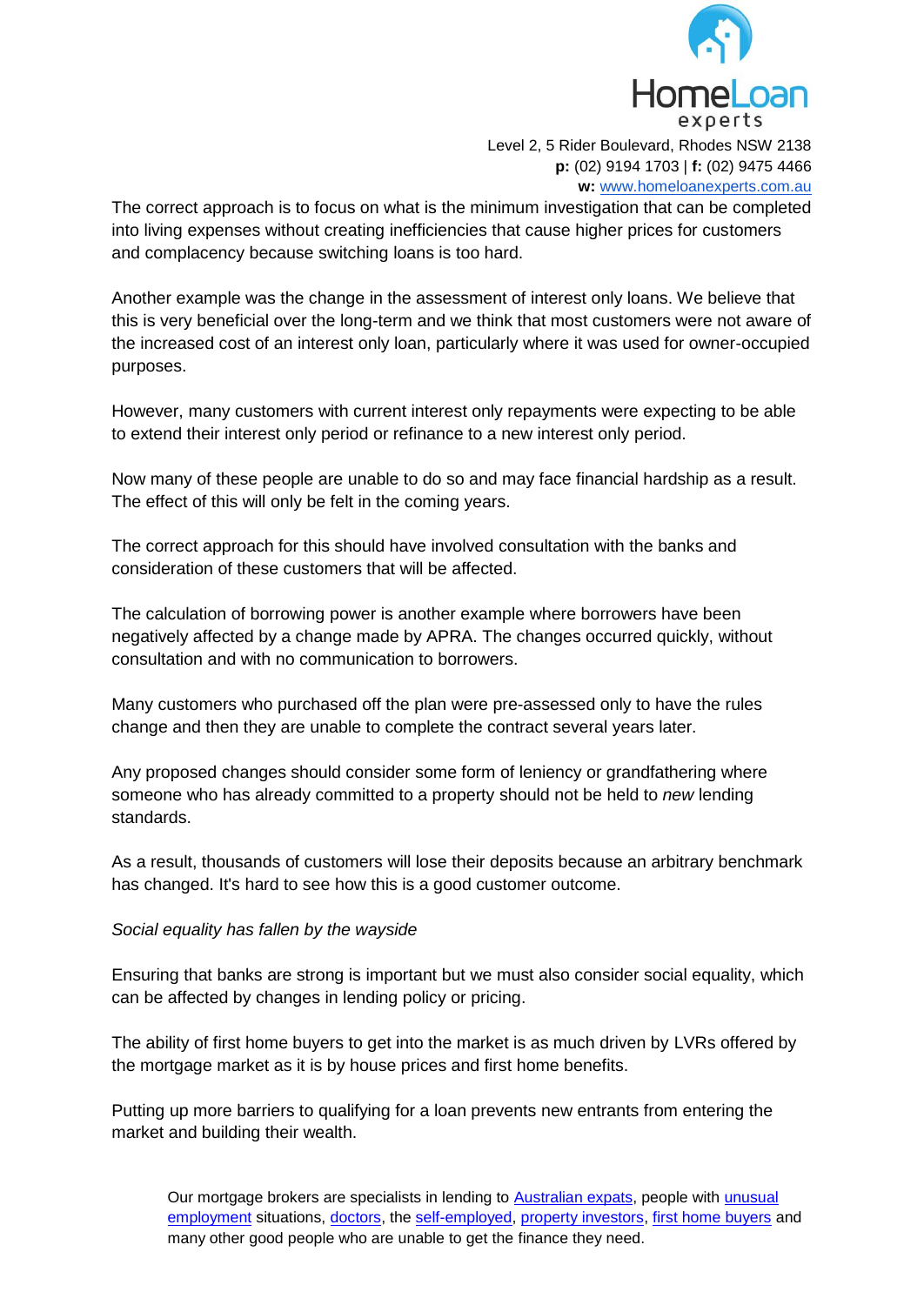

**p:** (02) 9194 1703 | **f:** (02) 9475 4466 **w:** [www.homeloanexperts.com.au](http://www.homeloanexperts.com.au/)

This, in turn, creates a highly-stratified society, which has proven to cause major problems such as a higher level of crime and increased unhappiness. This is one of the key differences between Australia and the United States of America.

In their study, *Income Inequality Explains Why Economic Growth Does Not Always Translate to an Increase in Happiness*, Shigehiro Oishi (University of Virginia) and Selin Kesebir (London Business School) looked at happiness across 34 nations.

They found that the percentage of respondents who said they were very happy was inversely correlated with income inequality (with a negative correlation of −.618).

*First home buyers are being locked out by overly strict policies*

Several years ago, APRA was focused on the risks that high Loan to Value Ratio (LVR) loans caused to banks and how this would affect the banking system in a crisis.

However, we believe more consideration should have been given to the effects this would have on first home buyers and society as a whole.

The fact is, property prices are still high in comparison to the rate of wage increases and the overall cost of living. Wages simply aren't growing at the same rate.

In the past, you could borrow up to 100% of the property value without a guarantor because there were stricter lending policies in place. In fact, one lender offered 106% LVR loans.

Mortgage arrears was actually lower than a borrower who was able to provide a 5-10% deposit.

#### *The reason?*

Lenders were tougher on these applicants and asked for more documents and required them to meet stronger servicing benchmarks in order to qualify.

This type of lending should not be "off the table" as long as it is limited in scale, is only available to first home buyers and has strict lending criteria.

Where we can enable home ownership for more Australians then, *everybody wins*.

Considering that the government regularly talks about affordable housing, it makes sense for APRA to consider this if it finds that the changes it makes are negatively affecting first home buyers.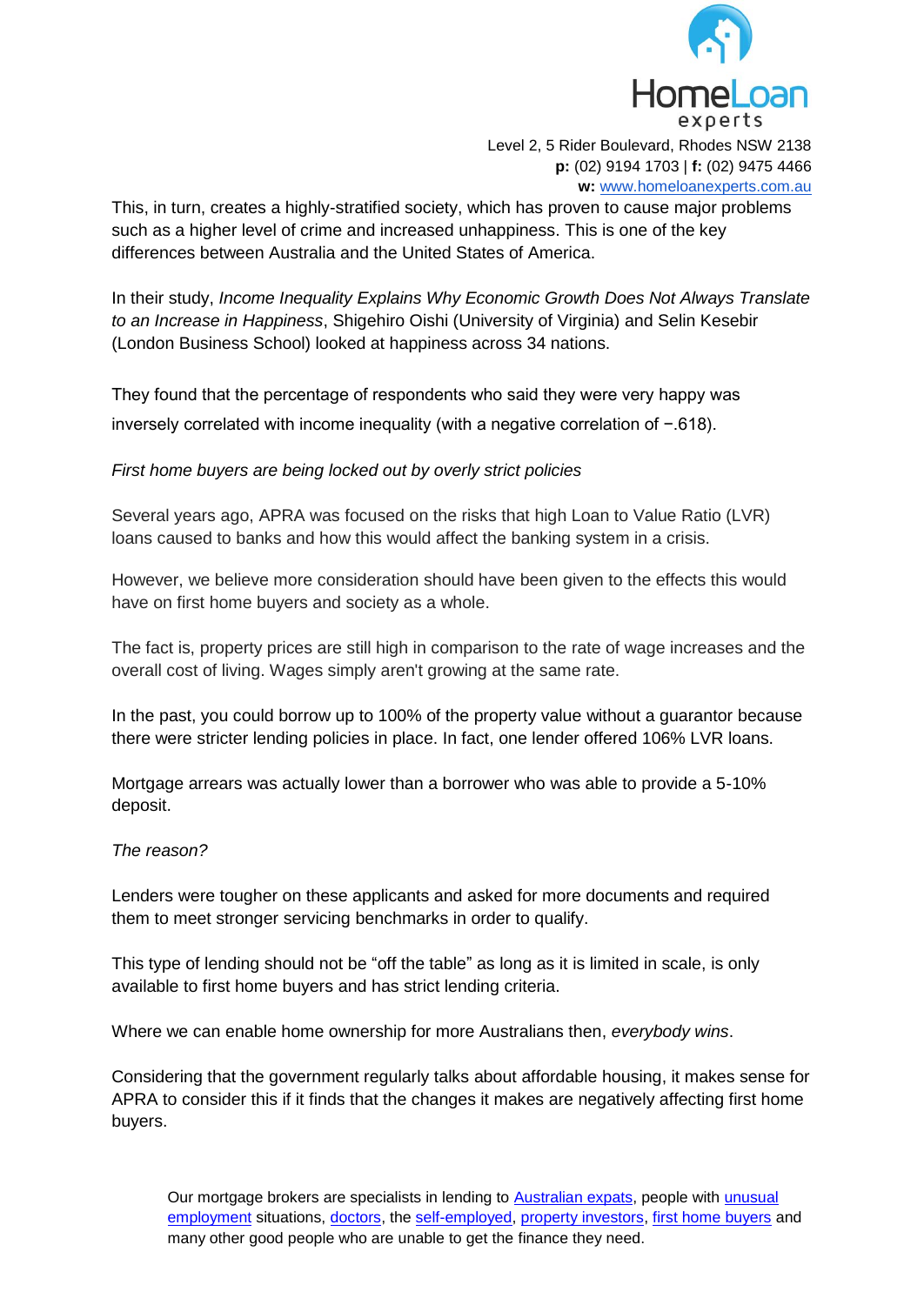

As soon as this is identified at a macro level, this strategy of locking first home buyers out of the market should be scrapped and *quickly*.

#### *Common sense is no longer common*

People's lives rarely fit in the boxes of an application form so common sense is a crucial part of credit assessment.

The problem is that APRA has put pressure on lenders to stop making exceptions to their lending policy. As a result, common sense has been removed from the industry, frustrating customers and stifling innovation.

We can understand declining loans within policy that don't meet a common sense test. A good mortgage broker should be doing this already and we encourage our team to do so.

The problem is a lack of common sense that's preventing the approval of applications outside of policy where there is a good reason to do so. Lending policy should be a guide and not a hard and fast rule.

We have heard anecdotal reports that one major bank had 24% of their loans approved with some exception to policy and due to pressure from APRA this has been reduced to 2%.

This estimate matches our experiences in the past year in which we have seen all ADIs tighten the way that they apply their policy.

We are unsure of what problem APRA is trying to fix with these changes but we can see a clear negative impact on borrowers who are in good positions yet unable to qualify for a loan.

## **Why don't referrers fall under the same regulations as brokers?**

We agree with [ASIC's comments](https://www.theadviser.com.au/breaking-news/37487-asic-highlights-burgeoning-referrer-market?utm_source=TheAdviser&utm_campaign=07_03_18&utm_medium=email&utm_content=1) on referrers including financial planners, solicitors, accountants, real estate agents and other professionals who are escaping the regulations that affect mortgage brokers yet are paid similar commissions.

These referrers are trusted advisers to clients and many clients assume that there was a reason they were recommended to apply with a particular lender.

In actual fact, no fact find, verification or preliminary assessment is completed so the customer's trust is misplaced.

Secondly, there is very little oversight over who these referrers are. If a mortgage broker or banker is banned from the industry then they often turn up somewhere as a referrer.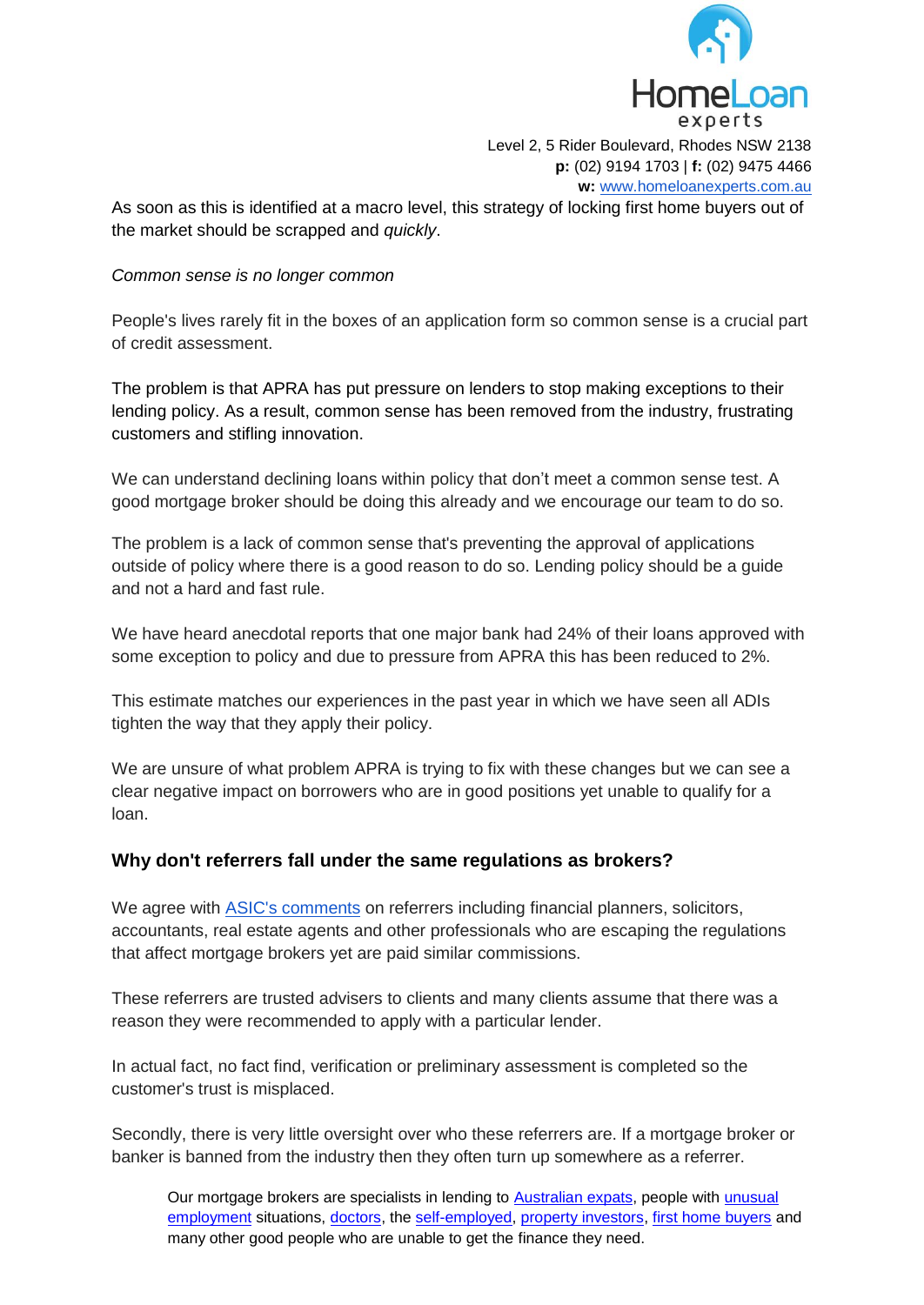

Their name doesn't appear on any application to the lender and so the lender may be aware that that person is banned but is not aware that they are the source of that application.

We're suggesting that Australian credit licence (ACL) holders have clauses in their referral agreements that require the referrer to disclose any previous experience in the mortgage industry, criminal history or other misconduct.

ASIC would likely be able to assist with specific suggestions of what should be investigated about a potential referrer.

Lastly, documents should not be obtained directly from the referrer but should be obtained from the client.

It is reasonable to obtain a client's tax returns from an accountant who is also a referrer but it is *not* reasonable to obtain them from a real estate agent who has sold the customer a property and then has referred them to a bank or mortgage broker. The risk of fraud in these instances is high.

Overall, standards for referrers is an area that requires a small amount of additional legislation in order to improve customer outcomes and close loopholes that enable unscrupulous operators.

## **Why are mortgage industry inefficiencies out-of-scope?**

Adding more checks and balances has to be carefully considered as there isn't an unlimited capacity for our industry to just do more work for each file and this goes totally in the opposite direction to LEAN / Six Sigma methodology.

Where the checks and balances are ineffective then it is a new waste that is introduced in the process which, again, increases prices for borrowers.

## **A final thought**

The complexity and documentation required to obtain a home loan is now at a level that is *maddeningly inefficient*.

This causes cost increases for lenders and mortgage brokers as well as frustration for customers.

This is the root cause of many other issues such as new brokers failing to last more than a year in the industry and customers refusing to switch loans despite seeing constant advertising for lower rates.